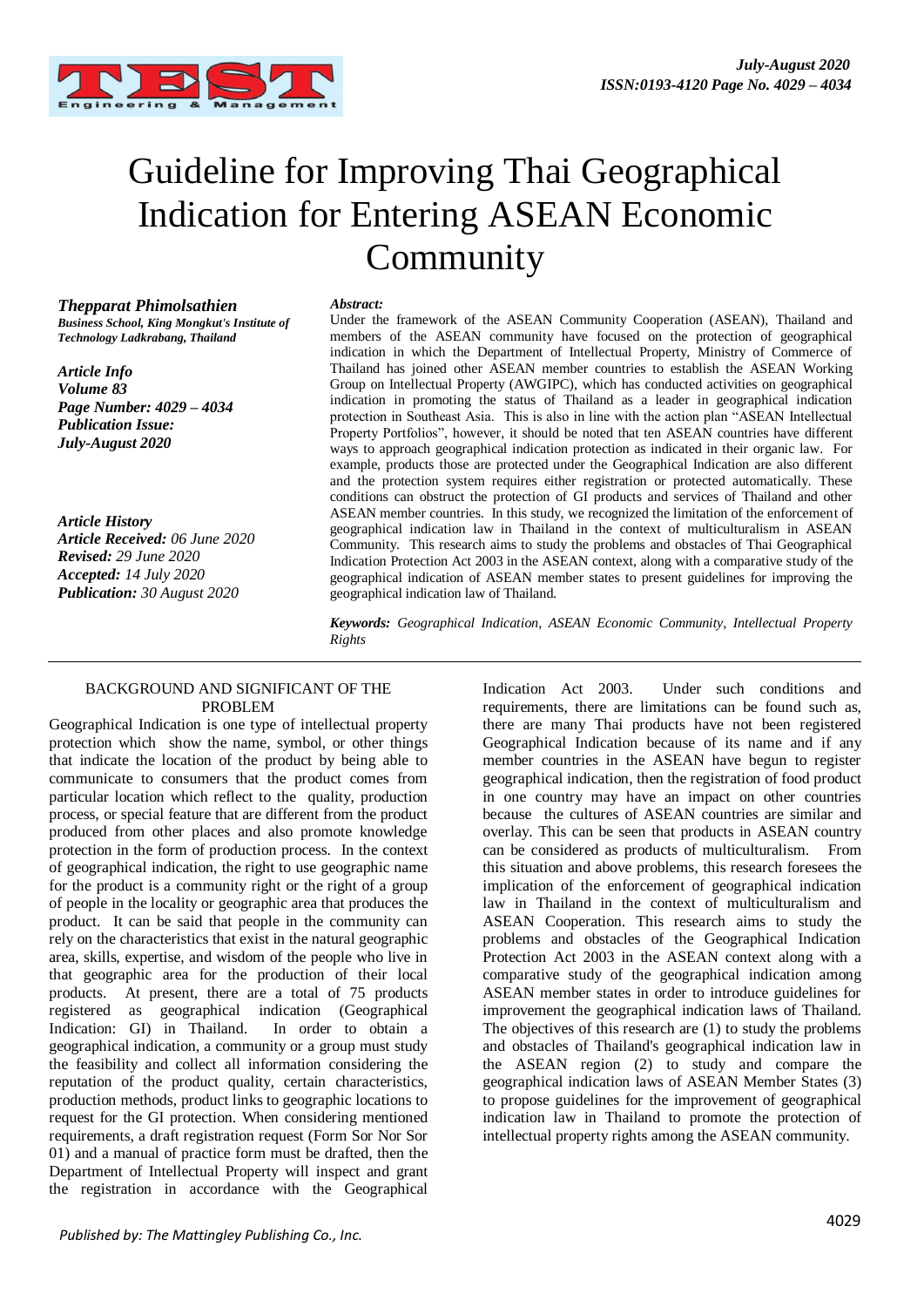

# RESEARCH METHODOLOGY

This research focuses on how to improve Thai geographical indication law as a member of ASEAN Community. This research is a qualitative research using documentary research by associating the content systematically with various concepts. This research will be conducted under the scope of the geographical indication and related laws, namely the Geographical Indication Protection Act, 2003, Intellectual Property Action Plan of the Working Group on Comprehensive ASEAN intelligence property law, the geographical indication laws of ASEAN Member States. The findings of this research are (1) be able to identify the problems and obstacles of the geographical indication law of ASEAN countries (2) be able to identify the information and issues of the differences in geographical indication of ASEAN Member States (3) be able to introduce the guidelines for improving the geographical indication of Thailand to promote the protection of intellectual property rights among the ASEAN community.

#### RESEARCH RESULTS

Geographical Indication is an important intellectual property protection that identifies the name, symbol, or other things that indicate the source/ location of the product by being able to communicate to consumers the origin of the product. There are qualities or special features that are different from the products produced from other sources. However, it can be said that GI can be used to promote and to conserve of knowledge of the product in the area. At present, many communities in Thailand have registered GI product which can be classified into 3 types: (1) agricultural product (2) handicraft product and (3) industrial product (Processed agricultural products). In order to be registered as a GI product, there must be a study of the feasibility and collect information to request for a protection by considering the product links to geographic locations, reputation of the product, quality, characteristics, production methods. When considering such qualifications, a request (Form Sor Nor Sor 01) and a manual of practice must be drafted. The Department of Intellectual Property will inspect and grant the GI certificate and logo. Under the Act, it was found that there are some limitations for example, many Thai food/ agriculture products have not been registered in the Thai Geographical Indication System because of these Thai food/ agriculture products cannot find any qualifications associated with the geographic location that identify the product's quality, reputation, and product characteristics. As a result, food/ agriculture products those are unique and publicly available are not protected under the Geographical Indication Protection Act BE 2546. Whist the cultures of ASEAN countries are similar, various products in ASEAN country are products of multiculturalism. Since members of the ASEAN have begun to encourage their people/ communities to register GI product in their home country system, as a result, the registration of food/ agriculture products in one country of ASEAN community may duplicate with the other countries when all countries are trying to register their food products in the geographical indication system.

# **Problems and obstacles of Thailand's geographical indication law in the ASEAN region**

## **1). Problem of defining "geographical indication" in Thailand**

Some products of Thailand do not refer to the venue of the product such as Civet Coffee. The name of Civet coffee cannot qualify to register under Article 3 of Geographical Indication Act, BE 2546 (2003) because it does not indicate the location of the product. As a result, Civet Coffee cannot register as a GI product under Thailand Geographical Indication Protection Act 2003, even it is in accordance with TRIPS agreement. It was found that the deficiencies in the definition of the product which cannot identify the venue/ origin of the product even though there are specific characteristics of products in each area.

## **2). Problems in registration of geographical indication**

In the registration process on the subject of those who have the right to apply for registration, under article 7 of Geographical Indication Act, BE 2546 (2003), the person entitled to apply for registration of geographical indication must be caused by a person, agency or juristic person. For government agencies, state enterprises, local government organizations or other juristic person of government organization is responsible in the area covering the GI product. The government agency that is entitled to register the geographical indication must be in an area covering the geographic area of products. The government agency which is called the Department but not a juristic person by law is not eligible for registration. However, there is no clear cut of authority which indicate agency who shall be the applicant to file for registration, this may cause duplication of agencies to exercise the right to register. Therefore, in this case, there are two questions those need to be addressed, first, government department, by law, that is not a juristic person is eligible to register GI or not and second question is whether which agency have better rights in the registration of geographical indication. In addition, the problem can arise when the agency that requests to register first cannot clearly show the connection between the product and the geographic source/ venue, compare with the agency requesting to register later. In such cases, the registrar shall have the right to use the discretion to register for the agency who request to register the second one or not. In addition, the law does allow individual or consumer group outside GI area to register for GI product to protect the right of consumer, however, individual or consumer group outside the GI area is rarely be able to know how to produce products compare to producer or local people, so registration process has become a burden for the registrar to consider the application because the important principle of GI come from those who have knowledge in the production process as well as the quality or characteristics of the product in the area. Therefore, there is a question whether an individual, a group of individuals, or juristic persons engaged in business related to the GI products should live or locate in the geographic area of the product in order to maintain and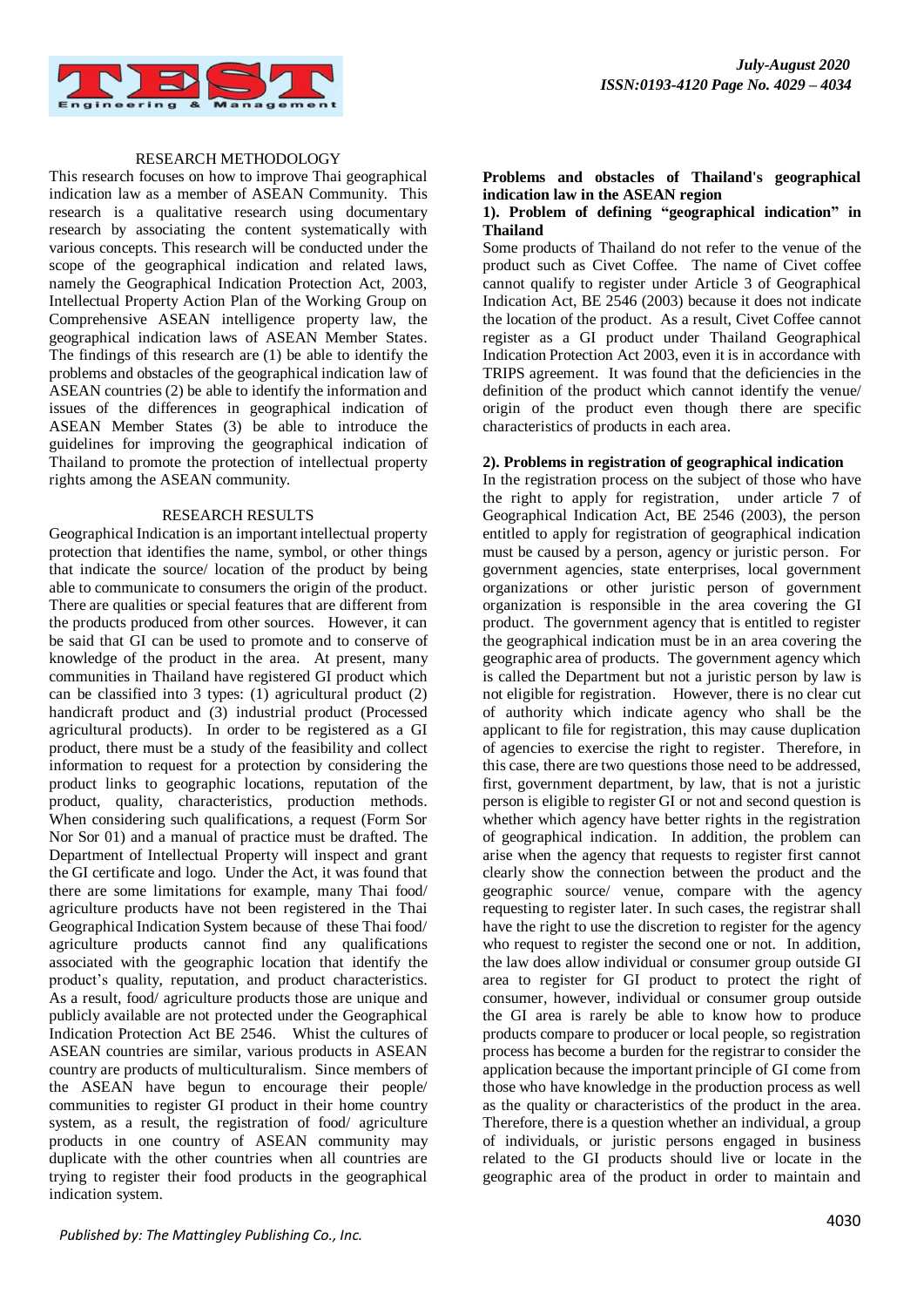

closely participate the production method, quality, and characteristics of the product.

## **3). Providing protection for Geographical Indication**

For Thailand, the duration of the protection of geographical indication indicates has not limit the number of year and no renewal of registration is needed because the government has given the importance of GI registration and grant protection until the revocation of registration in order to encourage entrepreneurs or agencies in both public and private sectors to receive GI protection. However, given the indefinite duration of protection, the quality of the product cannot be rechecked after registered. In addition, the government does not have suffice unit to reinspect and maintain a quality of geographical indication products. In addition, the Geographical Indication Protection Act is not in line with the TRIPS Agreement. This can be seen from article 28, paragraph two of Thailand Geographical Indication Protection Act 2003, is a provision for the protection of specific products that have been specified only for the use of geographical indication but not in the case of other manners which may cause the public to confuse or misunderstood whereas the TRIPs protect the public confusion.

## **Comparison of Geographical Indication Laws of ASEAN Member States**

## **1). Background: Geographical Indication Law**

The geographical indication of the ASEAN member countries as presented below can be seen that ASEAN countries have some similarities in determining Geographical Indication product which come directly from being a member of World Trade Organization (WTO) under the Agreement on Trade-Related Aspects of Intellectual Property (TRIPs), the Paris Convention for the Protection of Industrial Property (Paris Property), commonly known as the Paris Convention, Madrid (Madrid Agreement and the Lisbon Agreement for the protection of various types of intellectual property and the Marrakesh Agreement (1994, Marrakesh) and World Intellectual Property Organization (WIPO) shows that Geographical Indication is commonly and universally recognized, which has a history in determining geographical indication from international agreements arising from the WTO member states.

#### **2). Protection of geographical indication**

From the study, it was found that there are differences of level of protection between the countries. Thailand, Vietnam, and Indonesia have the same protection system, which provide indefinite protection after registration of geographical indication without having to renew the registration. Whereas, Singapore, Malaysia, and the Philippines have duration of protection and must renew it at certain period. Considering the differences between these two groups, it represents the importance of the geographical indication of these countries: Thailand, Vietnam, and Indonesia. They have been considered as a group of countries that are outstanding in terms of GI products. Thailand has unique geographical in each region. Vietnam has joined as a party to many conventions or agreements that arise in both international trade and intellectual property protection. Indonesia has a gush in knowledge, culture, and a complete geographic diversification in many products which has a competitive advantage. From these reasons, these three countries have a system that provides indefinite period of protection and does not require to renew the registration of protection. However, giving importance and considering of the quality of the product and the production process of the product shall maintain and remain as indicate in the registration form.

## **3). Laws applicable to geographical indication**

The registration of geographical indication or the requirement of geographical indication of each country must be in accordance with the law which includes international laws that are mutually agreed by member countries. At the international level, the agreement must be based on international agreements including Paris Convention for the Industrial Property commonly known as the Paris Convention, the Madrid Agreement, the Lisbon Agreement for protection of various types of intellectual property and the Marrakesh Agreement of 1994. Usually, the countries those register geographical indication are members of the World Trade Organization, which also signed aforementioned international agreements. Therefore, the standards or criteria in the registration of geographical indication are already and mutually agreed. At the national level, each country has its own legal practice. From the study, it was found that, in the matter of laws that apply to the geographical indication of all ASEAN Member States, there are organic laws that use to define the details, regulations and conditions in relation to geographical indication which shows that many countries see the importance of promoting the registration of geographical indication within the country.

# **4). Registration system and responsible agencies**

The registration of geographical indication must go through the registration system process. From the study, it was found that there are similar procedures for registration of geographical indication in ASEAN countries. For example, registration request, product details in accordance with the registration conditions including the description of the use of trademark, color, name by specifying the differences and the color as well description of images used in the brand. With regarding to registration process, many countries have the same steps, however, the difference would be the responsible agency because in each country, there are different administrative systems and administrative structures that have different administrative ministries or government agencies. The agency responsible for intellectual property, including geographical indication can be summarized as follows: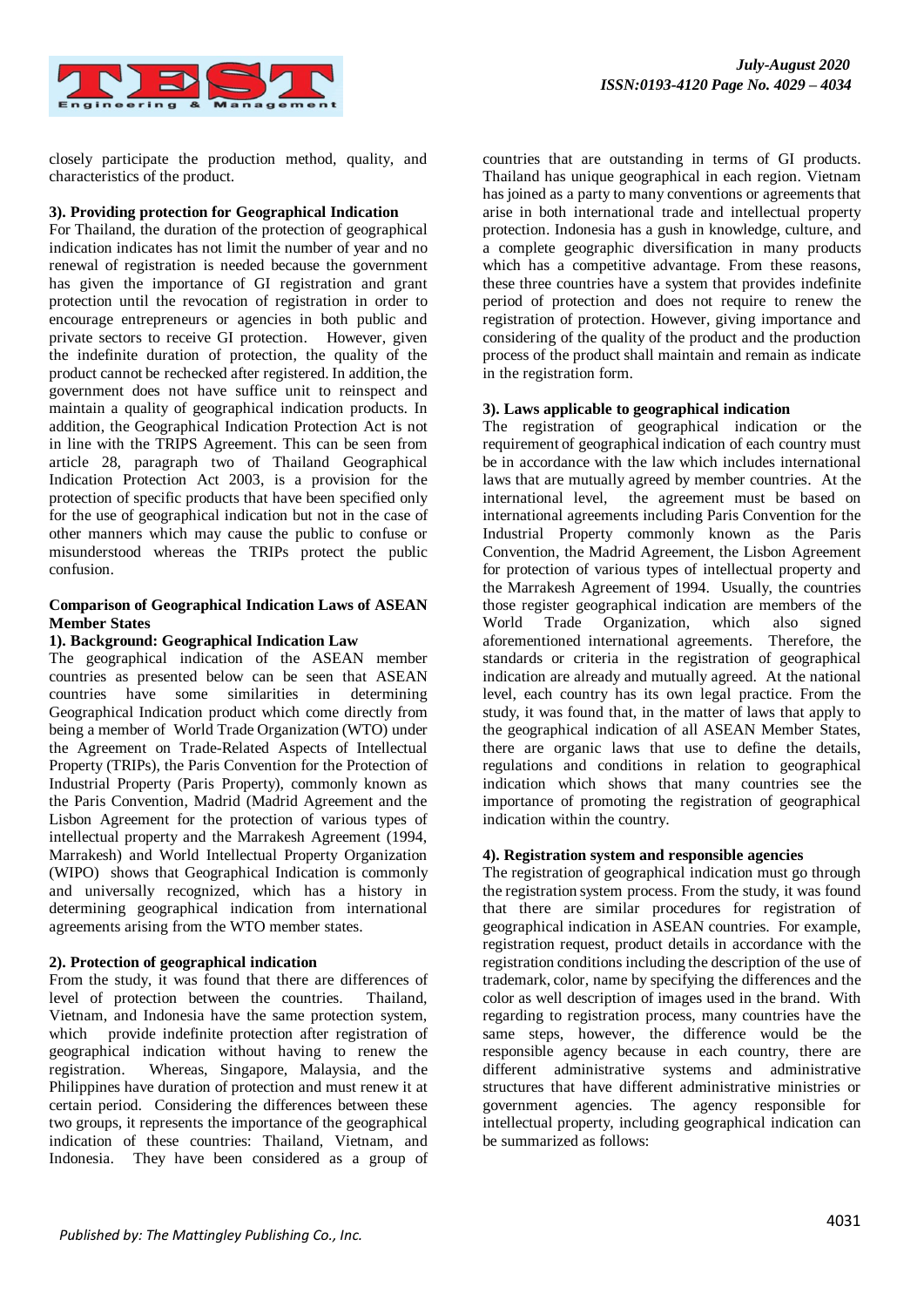

| Country     | <b>Background</b>                                                                                                                                                                                                                                                         | <b>Protection</b><br><b>Period</b>                | <b>Governing law</b>                                                                                                                                                                                                                 | <b>Registration system</b><br>and the responsible<br>department                                                                                                     |
|-------------|---------------------------------------------------------------------------------------------------------------------------------------------------------------------------------------------------------------------------------------------------------------------------|---------------------------------------------------|--------------------------------------------------------------------------------------------------------------------------------------------------------------------------------------------------------------------------------------|---------------------------------------------------------------------------------------------------------------------------------------------------------------------|
| Thailand    | - WTO Member<br>- Marakesh<br>Agreement                                                                                                                                                                                                                                   | No Period Limit                                   | Geographical Indication<br>Act 2003                                                                                                                                                                                                  | - In accordance with<br>legal process<br>- Department of<br>Intellectual Property,<br>Ministry of Commerce                                                          |
| Singapore   | WTO Member<br>- Paris<br>Convention                                                                                                                                                                                                                                       | 10 years but<br>renewable                         | the Geographical<br>Indication Act 1999                                                                                                                                                                                              | - In accordance with<br>legal process<br>- Intellectual Property<br>Office of Singapore<br>(IPOS)                                                                   |
| Vietnam     | WTO Member<br>÷.<br>- Paris<br>Convention<br>- Madrid<br>Convention<br>- TRIPs<br>Agreement                                                                                                                                                                               | No Period Limit                                   | Geographical Indication<br>and Appellations of<br>Origin under the<br>Intellectual Property law<br>2005                                                                                                                              | - In accordance with<br>legal process<br>- The National Office of<br>Industrial Property under<br>Ministry of Science,<br>Technology and<br>Environment             |
| Indonesia   | - WTO Member<br>- Berne<br>Convention for<br>the Protection of<br>Literary and<br><b>Artistic Works</b><br>- Hague<br>Agreement<br>Concerning the<br>International<br>Registration of<br>Industrial<br>Designs) - WIPO<br>Performances and<br>Phonograms<br>Treaty (WPPT) | No Period Limit                                   | <b>Government Regulation</b><br>of The Republic of<br>Indonesia Number 51<br>Year 2007 regarding<br>Geographical Indication<br>which derived from<br>(Trademark Law 2001                                                             | - In accordance with<br>legal process<br>- Directorate General of<br><b>Intellectual Property</b><br>(DGIP), the General<br>Directorate of Law and<br>Constitutions |
| Malaysia    | - WTO Member                                                                                                                                                                                                                                                              | 10 years but<br>renew every year<br>after 10 year | Sui Generis Laws of<br>Malaysia Act 602<br>Geographical Indication<br>Act 2000 (Incorporating<br>all amendments up to 1<br>January 2006)                                                                                             | - In accordance with<br>legal process<br>- Intellectual Property<br>Corporation of Malaysia                                                                         |
| Philippines | - WTO Member<br>- Marrakesh<br>Agreement                                                                                                                                                                                                                                  | 10 years but<br>renew every 10<br>years           | The Intellectual Property<br>Rights Code of the<br>Philippines (Act No.<br>8293)<br>The laws and rules and<br>regulations on<br>trademarks, service<br>marks, trade names and<br>market and stamped<br>containers, September<br>1998 | - - In accordance with<br>legal process<br>- Intellectual Property<br>Office of the Philippines                                                                     |

| Table 1 Comparison of Geographical Indication Laws of ASEAN Member States |
|---------------------------------------------------------------------------|
|---------------------------------------------------------------------------|

DISCUSSION AND CONCLUSION Guidelines for improving the geographical indication laws of Thailand

1). Identification of agency that have the authority to register geographical indication: From the registration issue which does not clearly specify which agency in the area will be the applicant for GI registration in order to prevent any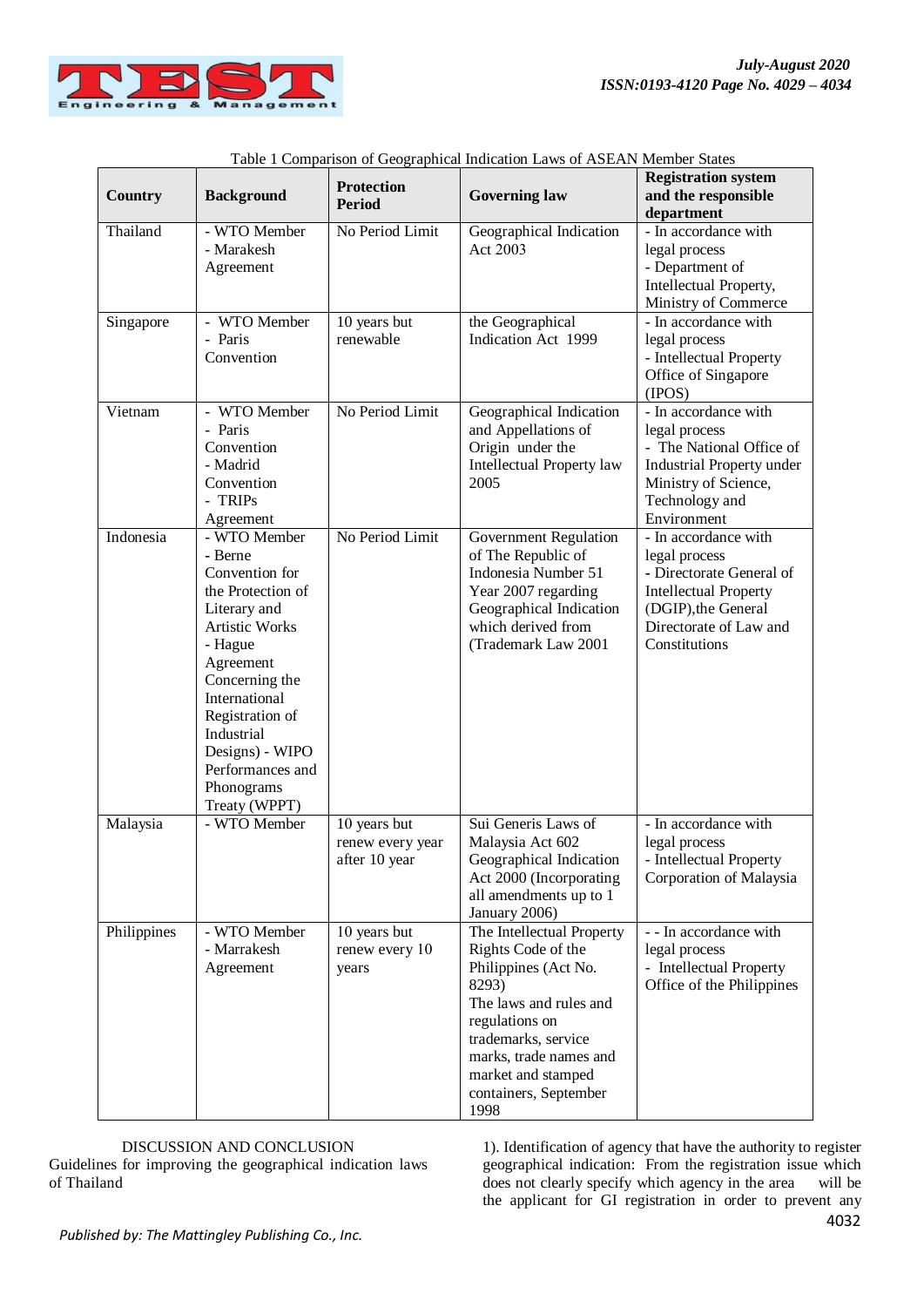

duplication of registration between agency, then there should be more clarity in identifying specific qualifications or requirements which agency should be the applicant for GI registration and should create the same standards in all geographies in order to achieve the same direction. 2). Establishing agencies at the provincial or regional level: The government sector does not have a special/ sub-unit to look after geographical indication in each region/ area, and there is no government agency to educate local authorities on the registration of geographical indication which cause some areas have not registered their products. Therefore, it should establish agency at the local level to give the duty to educate GI product in each area and facilitate the registration of geographical indication for individuals, agencies, or juristic persons in each area and should develop the online registration system to increase channel to register and facilitate the people.

3). Amendment of the protection of geographical indication: Since the duration of the protection of registered geographical indication will be indefinitely protected unless the registration is revoked, then the law make it difficult for the registrar to check the quality and maintain the quality of the product after registration. Therefore, there should be a check by government agency or assigned authority to check the quality of GI product as scheduled after registration, such as every 5 years or every 10 years, etc.

4). There should be a consideration of the meaning of geographical indication to cover agricultural products that cannot trace the origin of product as well as processed food products from certain areas to be able to register geographical indication because we share spatial culture of agriculture and processed products in ASEAN region. Therefore, the Department of Intellectual Property should consider the scope of products that can be registered as geographical indication.

5). It should be considered to revise article 7 of GI Act with regards to the qualification of the person who has the right to register the geographical indication because there may be limitations in practice. A person or legal entity who live outside GI area under Section 7 may not suitable to register GI product because registrar needs to attentively consider application that which agency has the right to register when GI product is own by the community, the confusion in the application registration process, and ability to be eye and ear of local community to maintain the production method as well as the quality or characteristics of the product in the area. Individual or consumer group outside area may find it difficult to look after GI product because of proximity and they rarely know how to produce products compare to producer or local people, so registration process has become a burden for the registrar to consider the application. It should be noted that the important principle of GI come from those who have knowledge in the production process as well as the quality or characteristics of the product in the area.

6.) The Department of Intellectual Property should assign or transfer duties to local authorities to facilitate various operations including geographical indication protection and knowledge transfer. There should be local government agency to play a role in the registration process and educating geographical indication law to allow people to understand the meaning and characteristics of geographical indication as well as being able to understand and differentiate local product and product from the same or nearby areas and be able to describe the quality or reputation or characteristics of their product.

# **REFERENCE**

- [1]. Agreement on Trade-Related Aspects of Intellectual Property Rights. An Official Publication of Law Society of Singapore. (2014, July). An Enhanced Regim for the Protection of Geographical Indications in Singapore. Singapore Law Gazette, 30-37.
- [2]. Bangun, J.A. (2011). Legal Protection of Geographical Indication in Indonesia. IP Theses IP Community, 14, 17.
- [3]. Bashaw, B.A. (2008). Geographical Indications in China : Why Protect GIs with both Trademark Law and AOC-Type Legislation? Pacific Rim Law & Policy Journal Association, 17 (1), 86-87.
- [4]. Chamarik, S (2004). Local community rights in Isan. Bangkok: Nititham Chubumrung, T (2011). Wisdom for Creative Local Development. Bangkok: King Prajadhipok's Institute
- [5]. Constitutional Drafting Committee (2015). The draft constitution reform document: the seminar to disseminate knowledge and listen to the opinions of public on drafted constitution. Bangkok: King Prajadhipok's Institute.
- [6]. Department of Intellectual Property (2003),, Geographical Indication Protection Act, BE 2546 Department of Intellectual Property
- [7]. Department of Intellectual Property (2006). Geographical Indication Registration Guide. Bangkok :DIP.
- [8]. Department of Intellectual Property (2007). Geographical Indication Registration Handbook. Bangkok: Uaksornthai Printing house
- [9]. Dreyfuss, Rochelle. (2014). From Incentive to Commodity to Asset: How International Law is Reconceptualizing Intellectual Property. New York University School of Law, 9, 3.<br>Ekkayogiyah, T. (2004). Explanation
- [10]. Ekkayogiyah, T. (2004). Explanation of Geographical Indication Law. Bangkok: Winyuchon Publication House
- [11]. Escudero, S.(2001). International Protection of Geographical Indication and Developing Countries. Trade-Related Agenda, Development and Equity (T.R.A.D.E.) Working Papers of South Centre.
- [12]. European Commission. (2013). Geographical indication. [online]. 12 January 2019 From: [http://ec.europa.eu/trade/policy/accessing](http://ec.europa.eu/trade/policy/accessing-markets/intellectual-property/geographical-indication/)[markets/intellectual-property/geographical](http://ec.europa.eu/trade/policy/accessing-markets/intellectual-property/geographical-indication/)[indication/](http://ec.europa.eu/trade/policy/accessing-markets/intellectual-property/geographical-indication/)
- [13]. Government of India. (2006). Geographical Indications. Geographical Indications Journal, 12, 1-4.